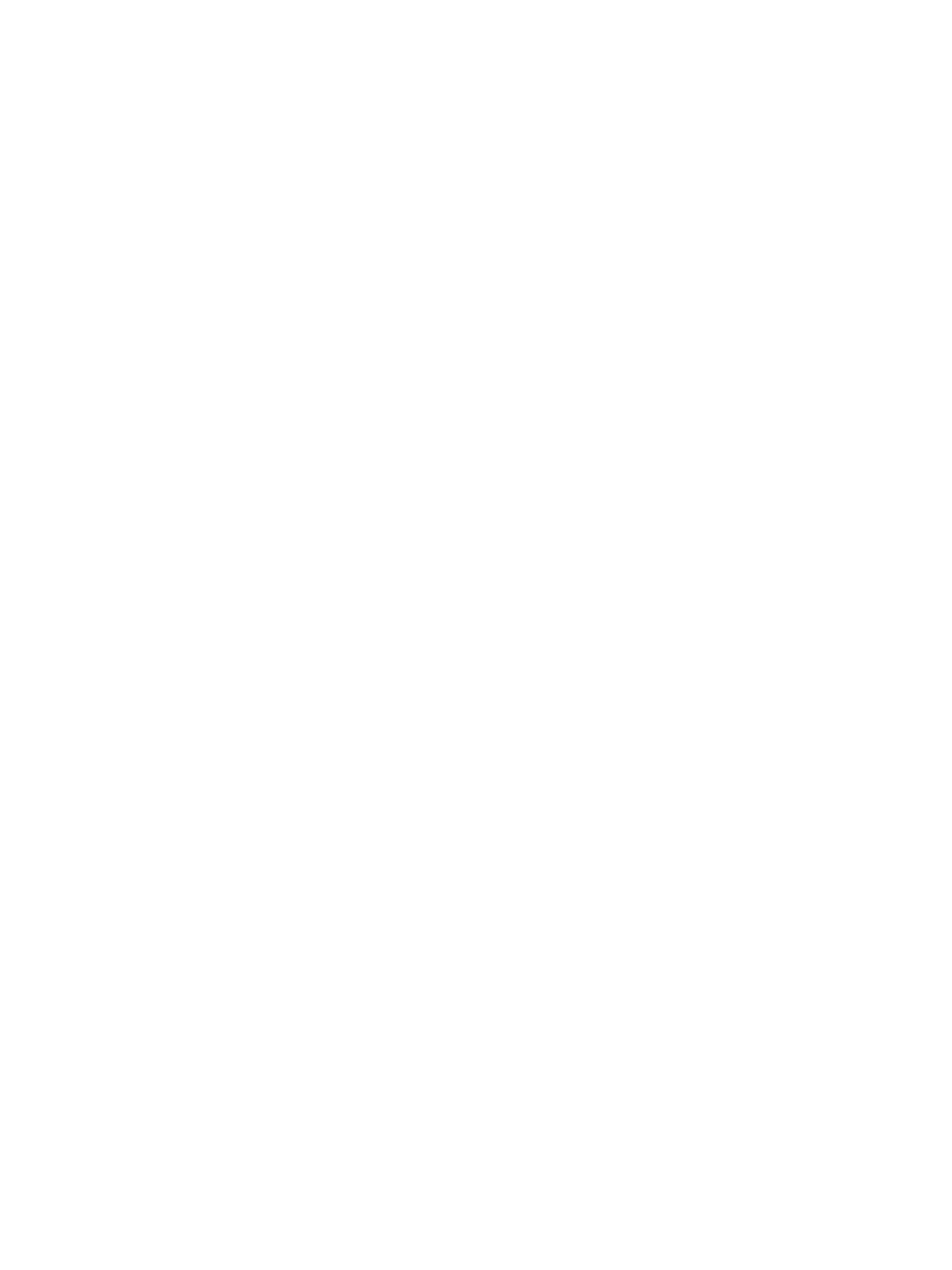## **RESEARCH ARTICLE Example 2008 12 Open Access**



## Consistency in boldness, activity and exploration at different stages of life

Antje Herde<sup>1,2\*</sup> and Jana A Eccard<sup>1,2</sup>

## Abstract

**Background:** Animals show consistent individual behavioural patterns over time and over situations. This phenomenon has been referred to as animal personality or behavioural syndromes. Little is known about consistency of animal personalities over entire life times. We investigated the repeatability of behaviour in common voles (Microtus arvalis) at different life stages, with different time intervals, and in different situations. Animals were tested using four behavioural tests in three experimental groups: 1. before and after maturation over three months, 2. twice as adults during one week, and 3. twice as adult animals over three months, which resembles a substantial part of their entire adult life span of several months.

Results: Different behaviours were correlated within and between tests and a cluster analysis showed three possible behavioural syndrome-axes, which we name boldness, exploration and activity. Activity and exploration behaviour in all tests was highly repeatable in adult animals tested over one week. In animals tested over maturation, exploration behaviour was consistent whereas activity was not. Voles that were tested as adults with a three-month interval showed the opposite pattern with stable activity but unstable exploration behaviour.

Conclusions: The consistency in behaviour over time suggests that common voles do express stable personality over short time. Over longer periods however, behaviour is more flexible and depending on life stage (i.e. tested before/ after maturation or as adults) of the tested individual. Level of boldness or activity does not differ between tested groups and maintenance of variation in behavioural traits can therefore not be explained by expected future assets as reported in other studies.

Keywords: Animal personality, Behavioural type, Microtus arvalis, Common vole, Plasticity, Consistency, Repeatability

## Background

There has been increasing interest in consistent differences in individual behaviour across time and/or contexts. For example, animals of the same sex, weight, and population often differ consistently in their aggressiveness in different situations. This phenomenon has been referred to as behavioural syndromes [[1-3](#page-10-0)] or animal personalities [\[4](#page-10-0),[5](#page-10-0)]. Behavioural syndromes are an attribute of populations and cover rank-order differences between individuals. A behavioural type, in contrast, describes the attributes of an individual and covers particular configurations of behaviours that one individual expresses [\[1](#page-10-0)]. The presence of behavioural syndromes or

\* Correspondence: [herde@uni-potsdam.de](mailto:herde@uni-potsdam.de) <sup>1</sup>

types and the connection between different behaviours in a variety of contexts mean that an individual's behaviour is not infinitely flexible [[6](#page-10-0)]. From an adaptive perspective, limited plasticity is unexpected because heterogeneous environments should favour the evolution of behavioural plasticity rather than behavioural consistency [\[7,8](#page-10-0)]. Meanwhile, personality and individual plasticity might also be linked [[9](#page-10-0)]. For example, studies on laboratory mice and rats show that aggressive behaviour is related to the way animals cope with different situations. Non-aggressive males seem to be more flexible in their behaviour during environmental challenges compared to more aggressive males [\[10\]](#page-10-0).

Although consistent differences in behaviour among individuals can be found in a wide range of species, there is still not much knowledge about the origin and the impact of personality or behavioural types. Some studies indicate strong genetic bases for behavioural



© 2013 Herde and Eccard; licensee BioMed Central Ltd. This is an open access article distributed under the terms of the Creative Commons Attribution License (<http://creativecommons.org/licenses/by/2.0>), which permits unrestricted use, distribution, and reproduction in any medium, provided the original work is properly cited.

<sup>&</sup>lt;sup>1</sup>Department of Animal Ecology, University of Potsdam, Maulbeerallee 1, 14469 Potsdam, Germany

<sup>&</sup>lt;sup>2</sup>Department of Animal Behaviour, University of Bielefeld, Morgenbreede 45, 33615 Bielefeld, Germany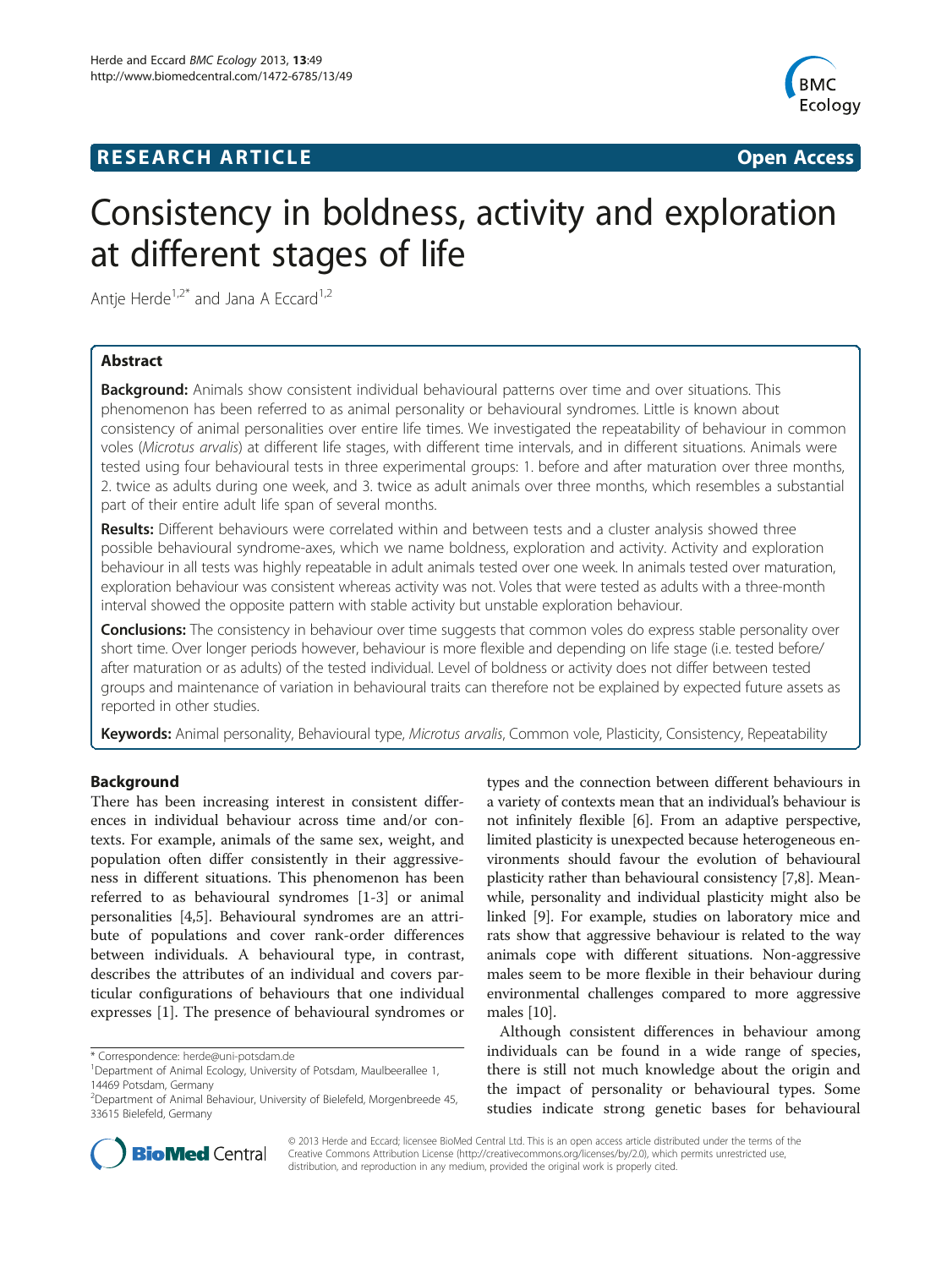syndromes [\[11,12\]](#page-10-0), others suggest that maternal effects [[13\]](#page-10-0) might play a role, as well as life-history stage ad experiences of the individual [\[3](#page-10-0),[5](#page-10-0),[7](#page-10-0)]. In particular, prior experience can influence the behaviour of an individual immediately and also later in life. For example, threespined stickelbacks (Gasterosteus aculeatus) showed a stronger behavioural correlation between aggressiveness and boldness after they had been exposed to a predator [[14\]](#page-10-0). Behavioural types affect the life-time reproductive success of an individual and can be understood as a component of its life history [\[6,15](#page-10-0)-[18](#page-10-0)]. Therefore it is crucial to understand ontogenetic development of animal personality, whether and when during lifetime it develops, it becomes fixated, and how stable it is over an individual's life time. Studies on consistency over time in birds [\[19,20\]](#page-10-0) and insects [[21-23\]](#page-10-0) showed that stability and repeatability is variable for different behaviours and also for the species under investigation. Hence, it cannot generally be assumed that consistent individual differences in behaviour are stable throughout life and a validation for different behaviours, life stages and species is necessary.

While consistency is the fundamental part of the definition of behavioural syndromes, many terms were used for different types of consistency over time and over situations [\[24](#page-10-0)]. In this study we focussed on temporal consistency, especially differential consistency, and contextual generality. Differential consistency refers to 'the extent to which scores for behaviour in a given context at a given time are correlated across individuals with scores for the same behaviour in the same context at a later time' [[13](#page-10-0),[24](#page-10-0)] and can also be called repeatability. We investigated the consistency over time in four behavioural tests (barrier-test, open-field, dark–light and nosein-hole-test), and used common voles (Microtus arvalis) in different life stages as a model organism. We expect that the repeatability in behaviour of common voles is higher when interobservation interval is short, as it was shown for humans [\[25](#page-10-0)] and great tits (Parus major) [[26,27\]](#page-10-0). It is more likely to test an animal in the same (e. g. reproductive) state within a short interobservation interval and the opportunity for developmental change is high when the time between two tests is long [\[28](#page-10-0)]. Here, we compared wild captured adult animals that were either tested twice within one week ('adult short term') or a second time after a period of three month ('adult long term'). The maximum life span of voles (genera Microtus) is around 17 month [[29](#page-10-0)] but due to massive predation all over the year and in every developmental state, individuals often die much earlier. Therefore, an interobservation interval of three month covers nearly a whole life span of a common vole.

Since maturation is a sensitive phase during individual development in many species, we further expected, that

the behaviour of individuals tested before and after maturation would be less consistent compared to animals tested in the same time interval as fully developed adults. Changes in endocrinological and neuronal systems as well as new challenging environmental factors like novel habitats and unfamiliar conspecifics can affect this variation in behaviour [[30](#page-10-0),[31](#page-10-0)].

Contextual generality refers to 'the extent to which scores for behaviour expressed in one context are correlated across individuals with scores for behaviour expressed in one or more other contexts, when behaviour in all of the contexts is measured at the same age and time' [[13,24\]](#page-10-0). We compared the different latencies and activities measured in the four behavioural tests during one week in adult animals (short term adult), to get an impression of a possible relationships between those behaviours in common voles. We expect that measured latencies and activities were linked to each other as it has been found in other species (e.g. [\[10,32-35](#page-10-0)]). Possible behavioural syndrome axis in behaviour will be shown in a dendrogram as the output of a cluster analyses.

## Methods

## Study system

The common vole (Microtus arvalis) is a widespread fossorial rodent in Europe with a polygynandrous mating system. Females can share nests and form colonies with sisters and/or daughters during lactation [\[36,37](#page-10-0)]. Females can give birth to several litters with 2–8 pups per litter (mean 5.2) during one reproductive season [\[29](#page-10-0)]. During winter, male antagonism decreases and animals overwinter in mixed groups [\[38\]](#page-10-0). Weight of adult common voles can vary between 18 to 40 g [\[29](#page-10-0)]. Active phases are distributed evenly over day and night in a 2– 3 hour circle with peaks in activity during twilight [\[39](#page-11-0)].

## Behavioural consistency over maturation

The experiments of the 'over maturation'-part of this study were conducted between January and July 2008 in the facilities of the Department of Animal Behaviour of the University of Bielefeld, Germany (52°02'10.72"N, 8° 29'23.12"O). We used 17 laboratory-born common voles (9 males, 8 females; Table [1\)](#page-4-0), bred from originally wild voles that were trapped in 2007 in Bielefeld. Animals were kept in breeding rooms with light adjusted to seasonal day length Rooms were not heated except for frost periods to prevent freezing of water bottles. Animals were kept singly after being weaned from their mothers in standard makrolon cages (Ehret GmbH Germany, Typ III: 42 cm  $\times$  27 cm  $\times$  16 cm), containing wood shavings, hay and paper rolls for shelter. Water and food pellets (Altromin international, Germany; standard laboratory mice food) were available *ad libitum*. The first testing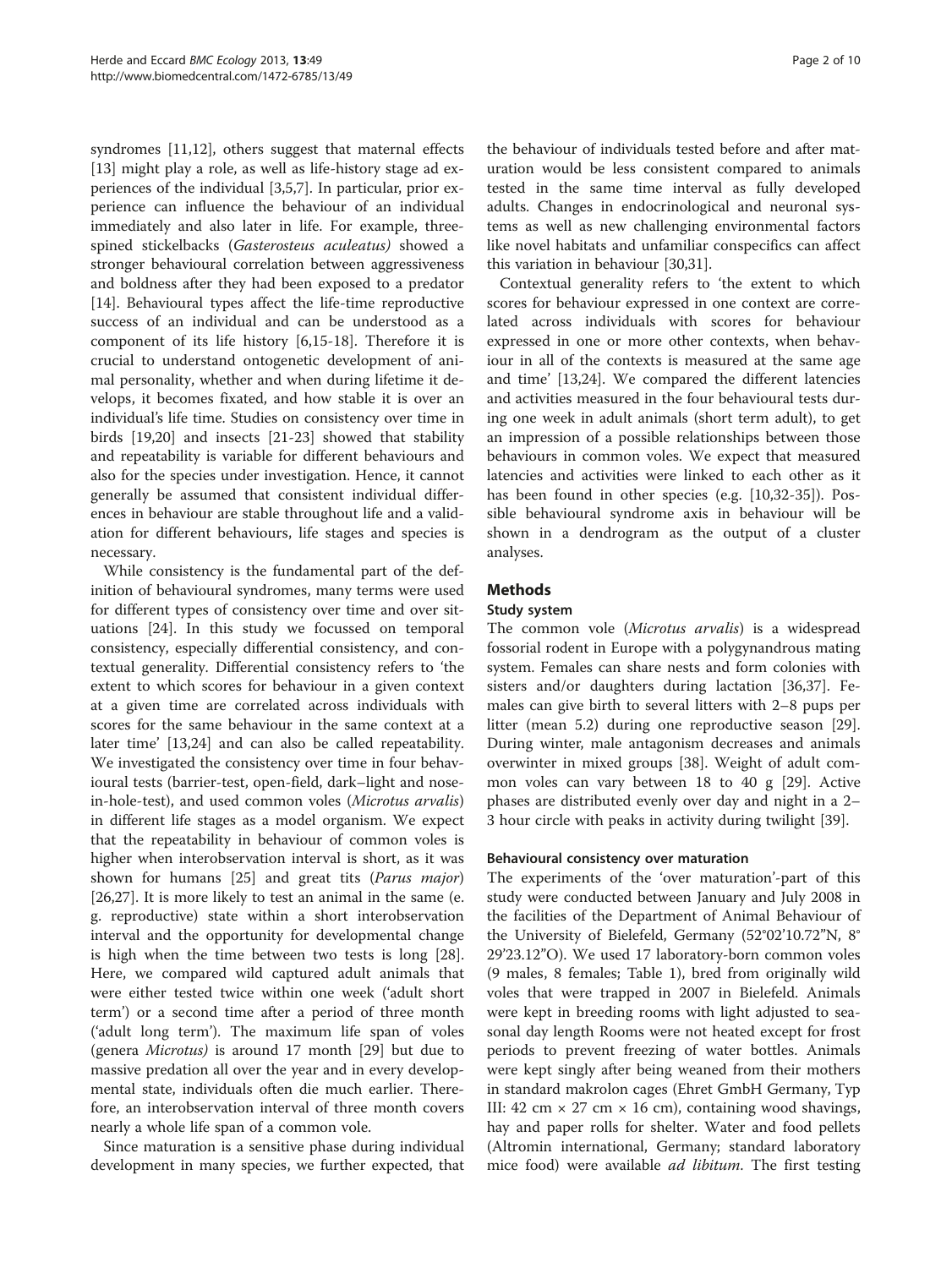| Test    | Variable                      | <b>Definition</b>                                           | Mean $\pm$ SD      |                 |                |      |   |                               |      | over maturation adult - short term adult - long term |                                  |        |
|---------|-------------------------------|-------------------------------------------------------------|--------------------|-----------------|----------------|------|---|-------------------------------|------|------------------------------------------------------|----------------------------------|--------|
|         |                               |                                                             |                    | N               | r <sub>s</sub> | p    | N | $r_{s}$                       | p    | N                                                    | r <sub>s</sub>                   | p      |
| Barrier | Latency                       | Latency to jump over barrier                                | $44.51 \pm 68.8$   | 17 <sup>2</sup> | 0.699          | 0.01 |   | 168 0.409 < 0.01 48           |      |                                                      | 0.122                            | 1.00   |
|         |                               |                                                             | (466)              |                 |                |      |   |                               |      |                                                      |                                  |        |
|         | Activity                      | 1-0 sampling every 10 sec.                                  | $19.43 \pm 8.09$   |                 | 17 0.205       |      |   |                               |      |                                                      | $0.43$ 151 0.441 < 0.01 41 0.561 | < 0.01 |
|         |                               |                                                             | (418)              |                 |                |      |   |                               |      |                                                      |                                  |        |
|         | Crossing frequency            | No. of crossing barrier per minute                          | $2.64 \pm 2.94$    |                 |                |      |   | 168  0.581  < 0.01  48  0.636 |      |                                                      |                                  | 0.03   |
|         |                               |                                                             | (432)              |                 |                |      |   |                               |      |                                                      |                                  |        |
|         |                               | Open field Latency unsafe zone Latency to go in middle zone | $132.19 \pm 80.49$ |                 |                |      |   | 157 0.388 < 0.01 47           |      |                                                      | 0.229                            | 1.00   |
|         |                               |                                                             | (408)              |                 |                |      |   |                               |      |                                                      |                                  |        |
|         | Activity                      | 1-0 sampling every 10 sec.                                  | $19.96 \pm 7.57$   |                 |                |      |   | 164 0.543 < 0.01 47 0.515     |      |                                                      |                                  | 0.05   |
|         |                               |                                                             | (422)              |                 |                |      |   |                               |      |                                                      |                                  |        |
|         | Time safe zone                | 1-0 sampling every 10 sec.                                  | $24.93 \pm 5.51$   |                 |                |      |   | 164 $0.354$ < 0.01 47         |      |                                                      | 0.179                            | 1.00   |
|         |                               |                                                             | (422)              |                 |                |      |   |                               |      |                                                      |                                  |        |
|         | Dark-light Latency into light | Latency to go in light compartment $90.22 \pm 169.54$       |                    |                 |                |      |   | 164 0.572 < 0.01 25           |      |                                                      | 0.28                             | 1.00   |
|         |                               |                                                             | (378)              |                 |                |      |   |                               |      |                                                      |                                  |        |
|         | Time in light                 | Time spend in light zone [sec]                              | $104.22 \pm 161.9$ |                 |                |      |   | 164 0.388 < 0.01 25 0.737     |      |                                                      |                                  | 0.01   |
|         |                               |                                                             | (378)              |                 |                |      |   |                               |      |                                                      |                                  |        |
| Hole    | Latency one hole              | Latency to find one hole                                    | $86.66 \pm 65.36$  |                 |                |      |   | 132 0.34                      | 0.01 | 10 <sup>°</sup>                                      | 0.091                            | 1.00   |
|         |                               |                                                             | (284)              |                 |                |      |   |                               |      |                                                      |                                  |        |
|         | Latency four holes            | Latency to find all four holes                              | $237.32 \pm 71.89$ |                 |                |      |   | 132 $0.372$ < $0.01$ 10       |      |                                                      | 0.119                            | 1.00   |
|         |                               |                                                             | (284)              |                 |                |      |   |                               |      |                                                      |                                  |        |
|         | Number nose                   | No. of nose-in-hole events                                  | $10.63 \pm 6.89$   |                 |                |      |   | 132 0.558 < 0.01 10 $-0.031$  |      |                                                      |                                  | 1.00   |
|         |                               |                                                             | (284)              |                 |                |      |   |                               |      |                                                      |                                  |        |

<span id="page-4-0"></span>

| Table 1 Consistency over time in behaviour of common voles in four tests in three experimental groups |  |  |
|-------------------------------------------------------------------------------------------------------|--|--|
|-------------------------------------------------------------------------------------------------------|--|--|

Mean ± standard deviation (SD) was calculated from all conducted tests. Number of conducted tests is given in parentheses. Spearman rank correlations coefficient (r<sub>s</sub>) was calculated between first and second testing. P-values were adjusted for multiple testing with Holm correction. Significant correlations are in bold ( $p < 0.05$ ).

period started when animals were  $62 \pm 20$  days old and immature (visual inspection for closed vagina or abdominal testes). Animals were habituated to the experimental room (20-23°C and artificial lighting) two hours before testing, and the barrier-test (description below) was conducted under direct observation. This procedure was repeated in a second testing period 90 days later when all animals had matured (open vagina or scrotal testes).

#### Behavioural consistency in adulthood

The experiments on adult voles were conducted between April and November 2010 and February and September 2011 in the field station of the Department of Animal Ecology of the University of Potsdam, Germany (52° 26'21.83"N, 13°00'44.14"O).

We captured 248 common voles with live traps (Ugglan special No2, Grahnab, Sweden) from meadows around Potsdam. Traps were always baited with rolled oats (as food) and apple (as water reserve) and were checked every 12 hours during trapping periods. Captured, adult voles were brought to the laboratory. Lactating females and juveniles were immediately released at the trapping side. Animals were housed singly at room temperature (15-25°C, changing with season) and natural seasonal photoperiod in same cageconditions as described above immediately after trapping. Water and food pellets (ssniff V1594 R/M-H Ered II) were available ad libitum and the diet was enriched with carrots, potatoes and fresh grass. Testing phases started 3–6 weeks after the animals were captured and all pregnant-captured females had given birth and had weaned their young. Weanlings were released at the original trapping side of the mother.

In 2010, 168 adult common voles (88 males, 80 females; Table 1) were tested two times in four behavioural tests (description below) within one week to test the consistency of vole behaviour during a short period (group 'short term adult').

Forty-eight adult common voles captured in 2010 (8 males, 21 females) and 2011 (11 males, 8 females; Table 1) were used to test the consistency of the behaviour over 2–3 months (group 'long term adult'). All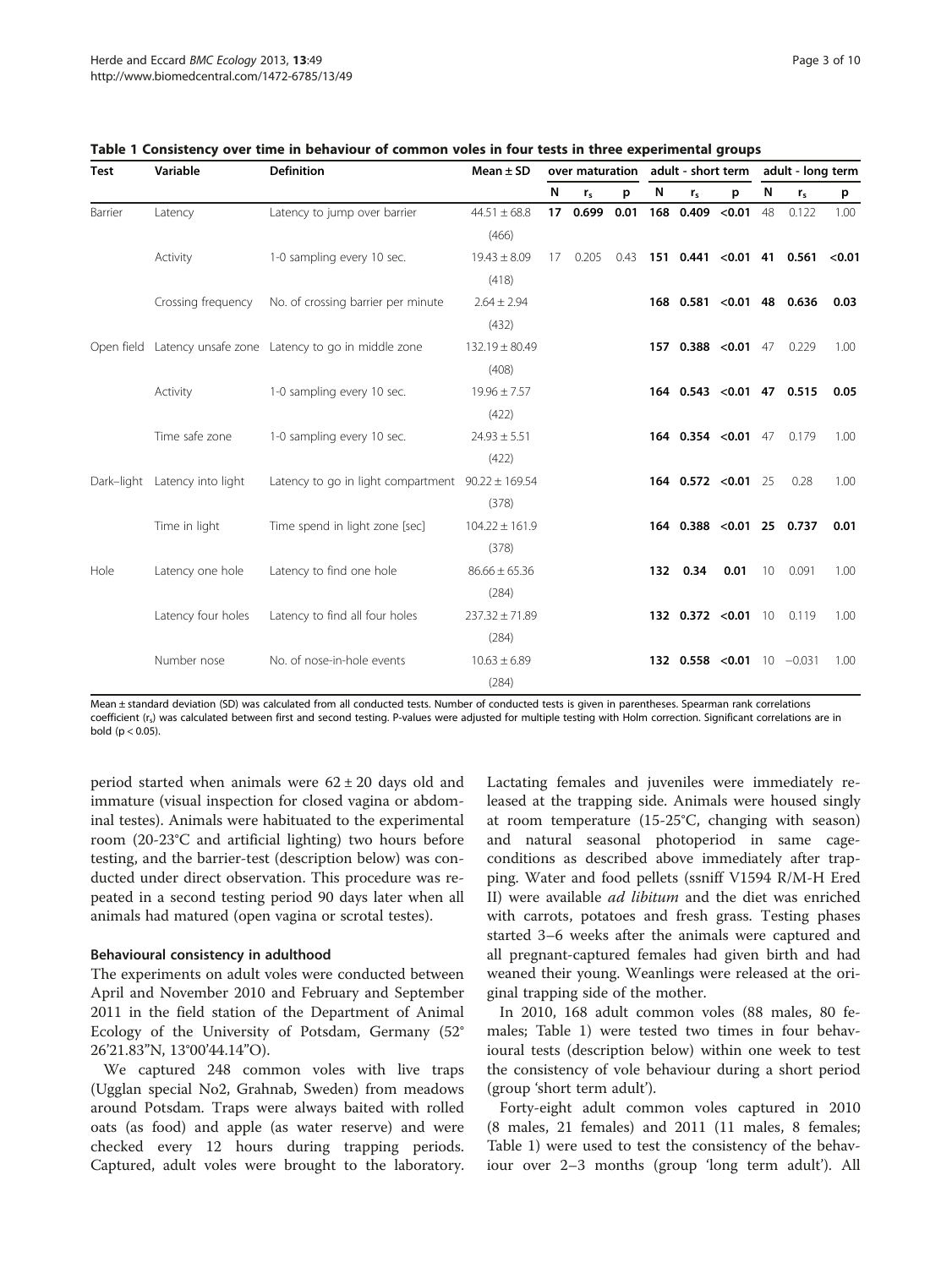animals were tested once in the barrier-test and the open-field (description below) 3–6 weeks after trapping. Afterwards, the animals were marked individually with a unique passive integrated transponder ('PIT'; Trovan ID-100; 2.12 mm  $\times$  11.5 mm, 0.1 g) implanted at the neck. We found no evidence for negative effects of the implantation on the animals. Marked voles were transferred to 0.25 ha outdoor enclosures with natural vegetation and natural avian predation (enclosures were not netted) in groups of 8 animals (4 males, 4 females) per enclosure. After 5–6 weeks, we trapped the voles back from the enclosures. Voles were transferred to the laboratory again and were tested a second round in barrier-test and open-field 3–6 weeks later.

#### Behavioural tests

For the behavioural testing, we modified standard laboratory tests that were originally used to test emotionality or fearfulness in mice and rats, which are now commonly used in studies on behavioural syndromes in other species [\[4](#page-10-0)]. We adjusted the set-ups of the barriertest [[40,41\]](#page-11-0), open-field test [\[42\]](#page-11-0) and dark–light-test [[43](#page-11-0)] for the needs and skills of non-climbing, subterranean, wild-captured voles. In addition, we invented the nosein-hole-test (similar to hole-board test in [[33](#page-10-0)]; thereafter called hole-test) to investigate exploration behaviour. Variables that were tested reflect mainly boldness, exploration and activity of the tested animals. Tests were directly observed between 0800 and 1800 hours with a minimum of two hours rest for the animals between tests.

#### Barrier-test

A semi-transparent plastic box (45 cm × 22 cm × 25 cm) was divided into two equal compartments by a 4.5 cm high barrier (grey PVC). According to a pseudorandom schedule, the animal was placed in one of the compartments and the latency was measured until the animal crossed the barrier from one compartment to the other. If animals did not jump over the barrier within 5 minutes,% latency was set to the maximum of 300 seconds (2.58% of all performed tests). The activity of the animal was recorded every 10 seconds with instantaneous 1-0-sampling (max. 30 active samples). Additionally, the number of crossings was counted for all adult individuals (in 2010 and 2011). The variable 'crossing frequency' (crossings per minute during time interval left after substraction of latency) was calculated for the analyses.

## Open-field

We used a round metal arena (1 m diameter, wall 35 cm high) as an open-field with a safe wall zone (20 cm wide) and an middle zone, that is known to be perceived as

"unsafe" for small mammals [\[42](#page-11-0)]. The animal was placed in the middle of the arena in a tube. The tube was lifted and the test duration of 5 minutes started at the moment the vole reached the wall of the arena the first time. Latency to re-enter the "unsafe" middle of the arena was measured. If animals did not move to the unsafe zone within 5 minutes, latency was set to the maximum of 300 seconds (15.2% of all performed test). In addition, activity (max. 30 active samples) and time in the safe wall zone of the arena (max. 30 samples in the safe area) were recorded with instantaneous 1-0 sampling every 10 seconds.

## Dark–light-test

A black plastic box (30 cm  $\times$  30 cm  $\times$  15 cm) with an entrance hole (4 cm  $\times$  5 cm) was placed upside down into a larger white plastic box (65 cm  $\times$  50 cm  $\times$  30 cm). The animal was placed in the black box and the latency to come out of the dark ('latency into light') and the time to go back ('time in light') in a maximum time of 10 minutes were measured. If animals did not leave the dark box within 10 minutes, latency was set to the maximum of 600 seconds (8.99% of all performed tests).

#### Hole-test

A vole was placed in the middle of a standard makrolon cage (like housing cage, without bedding) with 4 holes (1 cm diameter in 1 cm height), one in each corner. Over 5 minutes, the latency to first 'nose-in-hole'-event, the latency to explore all 4 holes, and the total number of nose-in-hole-events (thereafter called 'number holes') were measured. If animals did not stick its nose in a hole within 5 minutes, latency was set to the maximum of 300 seconds (4.55% of all performed tests). The same was true if they did not discover all 4 holes within the test period (44.72% of all performed tests).

#### Statistical methods

Many measured variables were distributed in a skewed manner (a few similar to bimodal distributions) rather than a normal one (Kolmogorow-Smirnow-test). Therefore, we mainly used non-parametric statistics. Comparisons between experimental groups were calculated with Kruskal-Wallis-test and accordingly between testing rounds with Wilcoxon-signed-rank-test. Sex differences were tested with Mann–Whitney-U-test. Spearman rank order correlations were used to test for consistency of behaviours in two consecutive tests, thereby avoiding the problem of mean level changes due to habituation. Correlations were compared between the three experimental groups or sexes (only for adult animals, sample size of over maturation group was too small to divide by sex) with z-test. Variables with significant correlation coefficients between first and second tests in the 'short term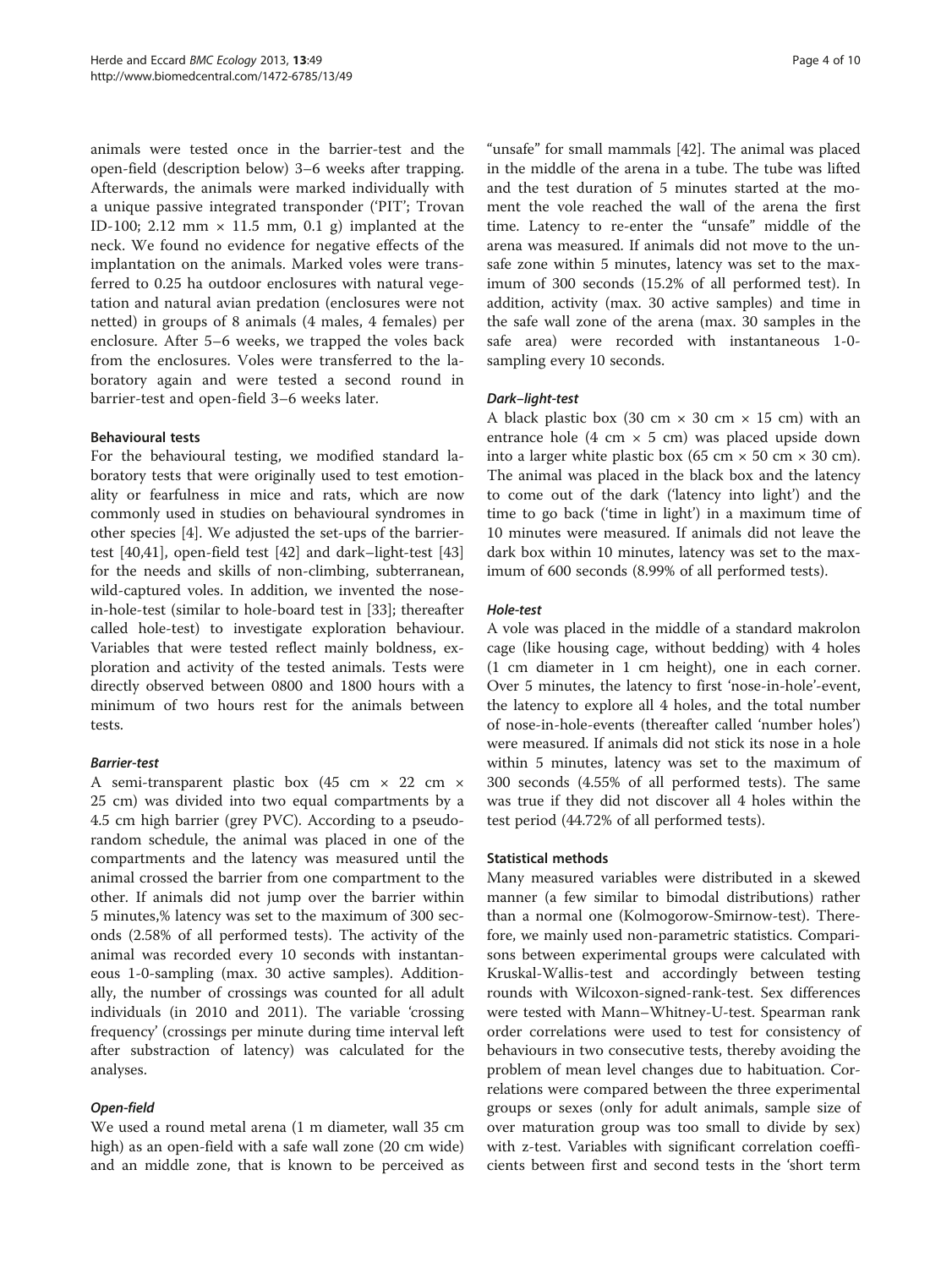adult'-group were included in analyses of behavioural types. P-values were adjusted for multiple testing by using a Holm correction [\[44](#page-11-0)].

For barrier-test variables 'activity' and 'latency' repeatability was separately calculated as intraclass correlation coefficient (ANOVA-based repeatability;  $R_A$ ) for the three experimental groups. Barrier-test 'latency' was log10-transformed to obtain normally distributed data; 'activity' was normally distributed. As described in Lessells & Boag  $[45]$  $[45]$ ,  $R_A$  was based on variance components from a one-way ANOVA with individual as a factor and each variable as dependent variable. Its standard errors were tested with R-package 'rptR' following Nakawaga & Schielzeth [\[46\]](#page-11-0).

To identify possible associations among behavioural variables, we calculated a Spearman rank correlation matrix among all variables from all behavioural tests from the first testing round of the 'short term adult' group (see Additional file [1\)](#page-10-0). We computed an agglomerative cluster analysis with the 'cluster' package and the 'agnes' function of the R statistical environment with 'manhattan' clustering with complete linkage, similar to Gyuris et al. [[47](#page-11-0)] and Tremmel & Müller [[35](#page-10-0)]. The results of the cluster analysis are shown by a dendrogram, which lists all of the variables and indicates at what level of similarity any two clusters were joined ('height'). The height of the link  $(T)$  represents the distance between the two clusters that contain those objects, i.e. the shorter the *U* the more similar the variables are to each other.

All analyses were carried out with R 2.14 (The R Foundation for Statistical Computing, Vienna, Austria, [http://www.R-project.org\)](http://www.R-project.org). Values of p were two tailed throughout and the accepted significance level was p < 0.05.

## Ethical standards

In 2008 all animals were housed and all experiments were conducted under permission of the Landesamt für Natur, Umwelt und Verbraucherschutz Nordrhein-Westfalen (reference number 9.93.2.10.42.07.069). All animals in 2010 and 2011 were captured under permission of the Landesumweltamt Brandenburg (reference number RW-7.1 24.01.01.10). Experiments in 2010 and 2011 were conducted under the permission of the Landesamt für Umwelt, Gesundheit und Verbraucherschutz Brandenburg (reference number V3-2347-44-2011). After the experiments, the animals either stayed in the laboratory for further experiments, or were released at the original trapping site, as specified in the trapping permissions.

## Results

## Consistency over time

All behavioural variables in the 'short-term adult' group were highly correlated between the first and second test

(Spearman rank correlations, all  $r_s > 0.34$ , all  $p < 0.001$ ; details of correlation, mean and SD present in Table [1](#page-4-0)). The results for the other two groups were less consistent (Table [1](#page-4-0)). For the animals tested 'over maturation' correlations between the first and second round were found in the latency of the barrier test  $(r_s = 0.699, p = 0.001)$ but not its activity  $(r_s = 0.205, p = 0.43)$ . The 'long term adult'-voles showed repeatable behaviour in activity of the barrier-test ('activity' and 'crossing frequency'), open-field ('activity') and dark–light-test ('time in light') (all  $r_s > 0.515$ , all p <0.05), but not in latency variables of the same tests. In the hole-test, no variable was consistent over time for this group.

In the barrier-test we found no difference between the three experimental groups (Kruskal-Wallis test by group: latency round1 Chi<sup>2</sup> = 2.733, df = 2, p = 0.255; round 2  $Chi^2 = 2.9288$ , df = 2, p = 0.2312; activity round 1 Chi<sup>2</sup> = 2.9525, df = 2, p = 0.229; round 2 Chi<sup>2</sup> = 0.8214, df = 2, p = 0.6632) but latency was significantly lower in the second testing round than in the first for the two groups with adult animals if compared within individuals (Wilcoxon signed rank test: short term adult  $V = 10107$ ,  $N = 168$ ,  $p < 0.001$ ; long term adult  $V = 871$ ,  $N = 48$ ,  $p = 0.001$ ; Figure [1](#page-7-0)A) and activity was reduced (short term adult  $V = 5638$ ,  $N = 151$ ,  $p = 0.021$ ; long term adult  $V = 595.5$ ,  $N = 41$ ,  $p = 0.004$ ), Both was not the case in the animals that were tested over maturation (latency:  $V = 110$ ,  $N = 17$ ,  $p = 0.118$ ; activity:  $V = 47$ ,  $N = 17$ ,  $p = 0.477$ ).

Measured latency in barrier-test was repeatable for voles that were tested before and after maturation ( $R_A = 0.63$ ,  $SE = 0.148$ ,  $N = 17$ ,  $p = 0.002$ ) and over one week as adults  $(R_A = 0.27, SE = 0.072, N = 149, p < 0.001)$ , but not for adults that were tested after three months ( $R_A = 0.045$ ,  $SE = 0.145$ ,  $N = 41$ ,  $p = 0.379$  (Figure [2\)](#page-7-0). Repeatability of activity in the barrier-test showed the opposite pattern: animals that were tested over adolescence showed no consistent activity  $(R_A = 0.258, SE = 0.23, N = 17, p = 0.145)$ , whereas all tested adults were consistently active, both over one week ( $R_A = 0.387$ , SE = 0.069, N = 166, p < 0.001) and three months  $(R_A = 0.457, 0.118, N = 48, p < 0.001)$ (Figure [2](#page-7-0)). These results were supported by correlations presented in Table [1.](#page-4-0)

## Consistency over situations

On the basis of the correlation matrix (see Additional file [1\)](#page-10-0) and the calculated cluster analysis on the measured variables of the 'short term adult'-group, three clusters with following variables can be described as possible structures of behavioural syndromes (Figure [3](#page-8-0)): 1. barrier latency, dark–light latency into light, and openfield latency and time safe zone; 2. hole latency for one and four holes; 3. barrier crossing frequency and activity, open-field activity, dark–light time in light and number of nose-in-hole events. The variables in the first arm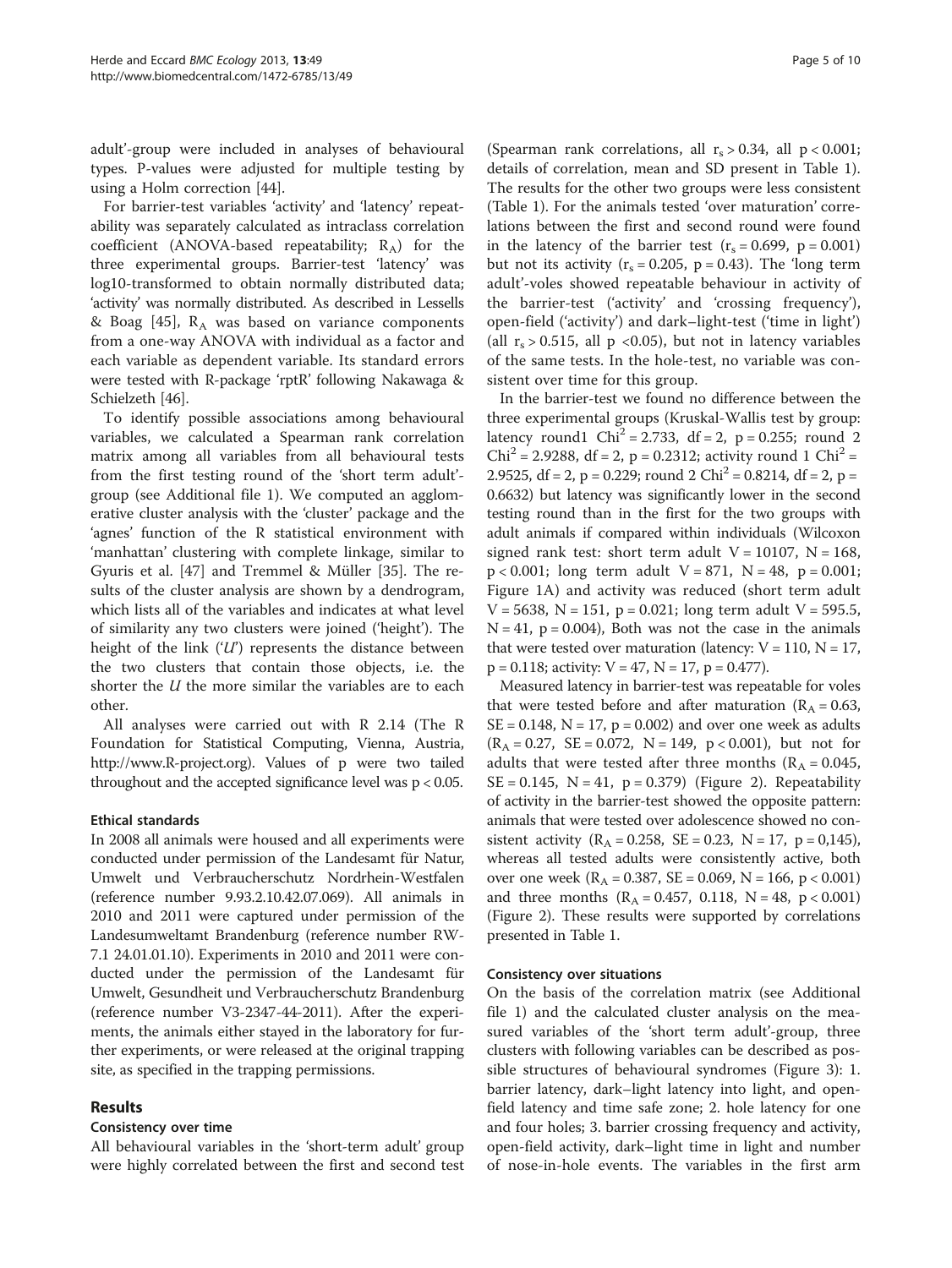1

<span id="page-7-0"></span>

 $\Omega$ 



represent latency measures. They might be considered as a kind of shy-bold axis of common voles behavioural syndromes, which we have called 'boldness'. The bolder animals entered the unsafe zone in the open-field and the dark–light-test earlier, jumped earlier over the

barrier and stayed in the safe zone of the open-field arena for a shorter time, compared to their shyer conspecifics Close to this cluster is a second arm which includes latencies only of the hole-test. The faster a vole sticks its head through the holes, the more explorative the animal

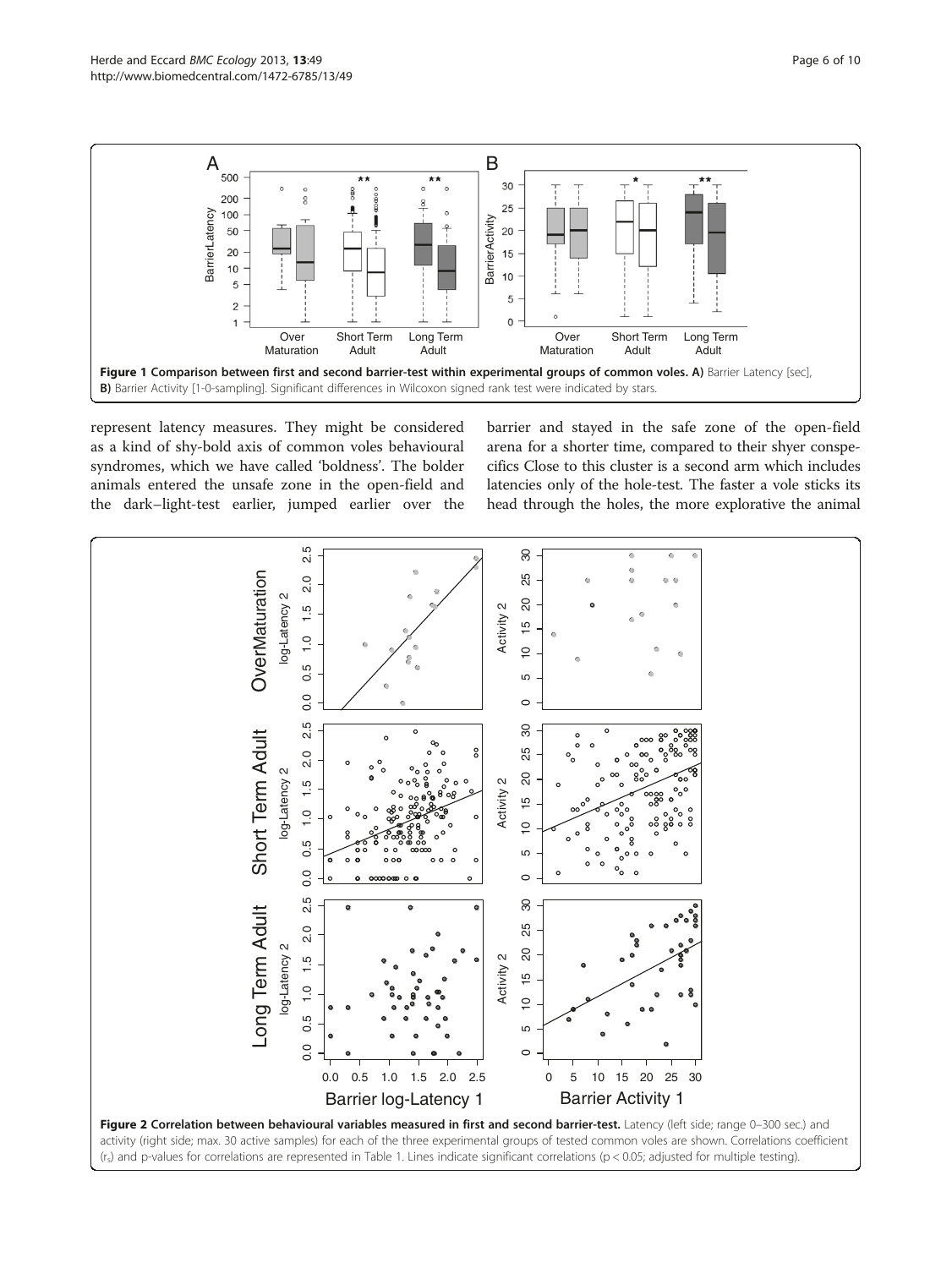<span id="page-8-0"></span>

is. Therefore, those latencies are associated with exploration behaviour and are closely related to the boldness variables. Thus, we called both clusters together 'boldness/exploration'-axes. The third cluster is more uniform, it contains all measured activities of all tests and can therefore be named 'activity'-cluster. Animals that are active in the open-field are also the more active ones in the barrier-test. They jumped over the barrier more often and spent more time in light.

There were also indications for a connection between boldness and the activity clusters. Common voles which had, for example, short latencies to enter the unsafe zone in the open-field, did also jump at the barrier at higher frequency, i.e. show higher activity (Spearman rank correlation  $r_s = -0.327$ , N = 164, p < 0.01).

#### Sex differences

Sex differences were found only in barrier and open-field activity where male common voles where more active than females (barrier activity: males  $21 \pm 8$ , females  $19 \pm 8$ active samples; Mann–Whitney-U =  $2249.0$ , N =  $151$ , p = 0.026; open-field activity: males  $22 \pm 7$ , females  $19 \pm 8$ active samples, Mann–Whitney-U =  $2602.5$ , N =  $164$ ,  $p = 0.014$ ). In all other behaviours males and females behaved equally. Comparison of Spearman correlations that were calculated separately for adult males and females showed no difference in consistency over time between sexes (z-test, all  $p > 0.3$ ).

## **Discussion**

Our results demonstrate the presence of behavioural syndromes in common voles (Microtus arvalis). We showed that behaviour in different tests was consistent over time (Figure [2](#page-7-0)) and over situations (Figure 3).

Since rank order of scores is maintained across contexts in adult animals, i.e. all activities and according latencies form one arm of the dendrogram (Figure 3), contextual generality was high [[24](#page-10-0)]. With a combination of activity and boldness/exploration as dimensions of behavioural syndromes we obtained results very similar to studies in voles and other small mammals. Lantová et al. [[38\]](#page-10-0) also found a connection between activity and boldness in different behavioural tests in a captive common vole population. Similar axes can also be seen in grey mouse lemurs (Mircrocebus murinus) [\[32\]](#page-10-0) and Siberian chipmunks (Tamias sibiricus) [[48\]](#page-11-0) in wild populations. Other vole species showed consistent individual differences in activity (meadow vole (Microtus pennsylvanicus [[49\]](#page-11-0); root voles M. oeconomus) [\[50](#page-11-0)]) like adult animals in our study. Therefore, it can be assumed that boldness and activity are very common personality axis in small mammals.

As predicted, the length of the interobservation interval had an influence on the repeatability of behaviours in common voles. Animals that were tested over intervals of three months, over maturation or as adults, showed less consistent behaviours than animals tested twice during one week (Table [1\)](#page-4-0). Surprisingly, activity and boldness/exploration behaviour differed in their behavioural consistency, depending on the age of the tested animal. This may possibly be explained by differences in experiences, their expected life span, or developmental change such as maturation.

Young voles tested over maturation lived in stable captive conditions before and over the experiment. They had stable latencies while exploring the barrier-test but do not show repeatable activity. It is possible that the laboratory environment with limited space for experiencing or exercising movement did not stimulate the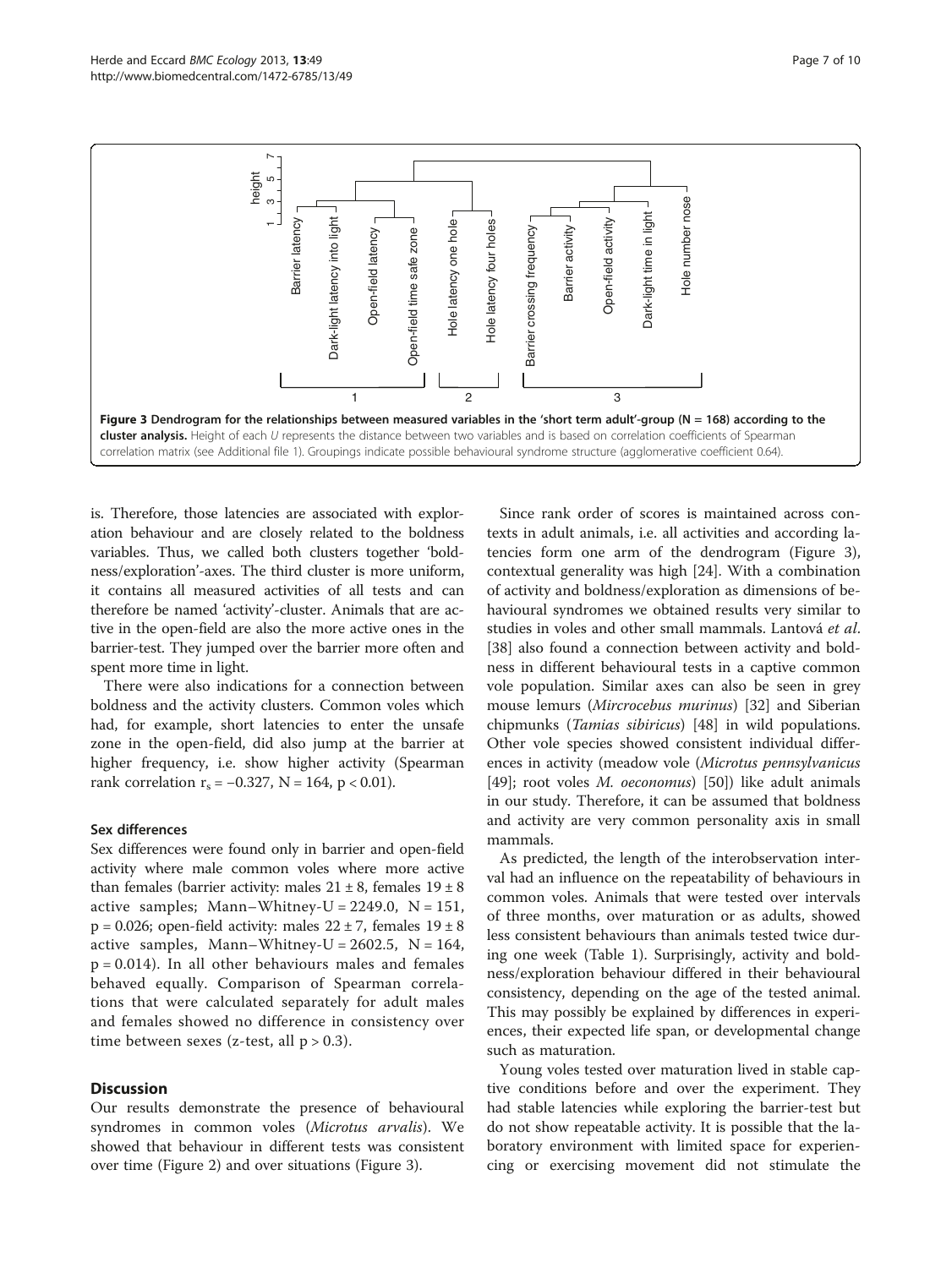formation of stable activity types. We compared captive bred animals with wild caught ones in this study by the reason that adequate age estimation is not possible in wild-caught voles and immature young voles were difficult to trap in nature. Due to habituation to captive conditions and lower diversity of situations one could expect that captive animals show even more stable behaviours [[51\]](#page-11-0) but Bell et al. [\[28](#page-10-0)] found repeatability of behaviour was higher when measured under natural conditions. Besides, another reason for the missing consistency over time is that some effects cannot be detected with small sample sizes. To proof this result on inconsistency in boldness in more natural conditions (e.g. in monitored outdoor enclosures) and with a larger sample size would be challenging for future studies.

Adult voles captured from the wild and maintained in semi-wild outdoor enclosures, showed repeatability in boldness/exploration behaviour only over a short period of time, but less so over three months. In contrast activity patterns were stable, which is surprising because activity has been reported as one of the least repeatable behaviours [\[28](#page-10-0)] (but see [[34\]](#page-10-0)). It could be that exploration and boldness can be adapted more easily to current environmental conditions like predator presence or food availability, which may have differed between conditions in the wild, which animals experienced prior to the first testing and in the enclosures, prior to the second testing. Experiences can either enhance stability by reinforcing a package of traits, or experiences may modify behavioural types [[3](#page-10-0)]. In a small prey animal, like the common vole, this flexibility could be very important to survive in the wild where force trade-offs between, for instance, exploring resources and avoiding predators. This flexibility is less important in the laboratory where conditions were stable. We suggest that activity patterns were developed after maturation as we could not see them in young animals but in adults. Studies on killifish (Kryptolebias marmoratus) [\[52](#page-11-0)] and Sibirian dwarf hamsters (Phodopus sungorus) [\[34](#page-10-0)] showed also an age effect on behavioural types and developmental flexibility while damselflies (Lestes congener) show developmental consistency in boldness and activity pertaining through metamorphosis [[53\]](#page-11-0).

Current theoretical models discuss that differences in state in combination with state-dependent behaviour can explain stable differences in behavioural traits [\[54](#page-11-0)]. For example, animals should differ in their risk-taking behaviour if they do either focus on current or on future reproduction. Individuals with expected low future reproductive success (i.e. low asset) should take more risk as they have not much to lose [\[32](#page-10-0)[,54,55](#page-11-0)]. Meanwhile, in our study, juvenile voles, that should have high assets to protect, did not have lower boldness or higher activity scores compared to adult animals with expected lower

future assets (Figure [1](#page-7-0)). Studies on field crickets (Gryllus integer) [[21](#page-10-0)] and grey mouse lemurs [[32](#page-10-0)] support that a trade-off between current and future reproduction can lead to personality variation. To investigate why behaviour of common voles is not adjusted like predicted in the asset protection theory, the differences in behaviour between young and older voles should be observed in natural populations with fluctuating densities and active competition.

The differences in differential consistency in the three experimental groups suggest that the link of activity and boldness/exploration can be decoupled during ontogeny. This makes sense when environmental conditions experienced by juveniles differ substantially from those experienced by adults [\[3](#page-10-0)], particularly in traits that are more sensitive to the environment (e.g. behavioural traits like activity or boldness) compared to morphological or physiological traits [[28\]](#page-10-0). In voles, annual population dynamics with different conditions depending on the season of birth are typical: Animals that were born in spring/summer mature at an age of weeks, whereas individuals born in late summer/autumn overwinter as immatures and start reproduction in the following spring at an age of months [[56-59\]](#page-11-0). During seasons not only environmental conditions change (e.g. density, food availability) but also asset protection should play a role in development of behavioural traits, like discussed above and elsewhere [[60\]](#page-11-0). Therefore, the importance of studies in natural conditions should not be neglected. It is likely that especially young individuals could show different development of behavioural traits in unstable or heterogeneous environments. Environmental conditions affect both life history [[61](#page-11-0)] and behavioural type expression [[15,](#page-10-0)[62\]](#page-11-0), and future studies should consider both.

Male common voles were more active in two of four tests than females. The voles' breeding system with promiscuously mating females may explain this difference as discussed in Eccard & Herde [[60\]](#page-11-0). Differences in consistency over time between the sexes were not found although this would not be unexpected as this was found in two bird species [[12,](#page-10-0)[63\]](#page-11-0).

## Conclusions

Common voles showed consistent individual differences in their behaviour. Over short periods, repeatability as well as contextual generality was high. Over longer periods, long in relation to the animals' life span, stability of traits may be dependent of life stage of the animal but also external factors like stability of the surrounding environment. The research on animal personality and behavioural syndromes requires longitudinal studies (e.g. capture-mark-recapture) to follow the variation in behaviour and its consistency over a life span under natural conditions [[13](#page-10-0)].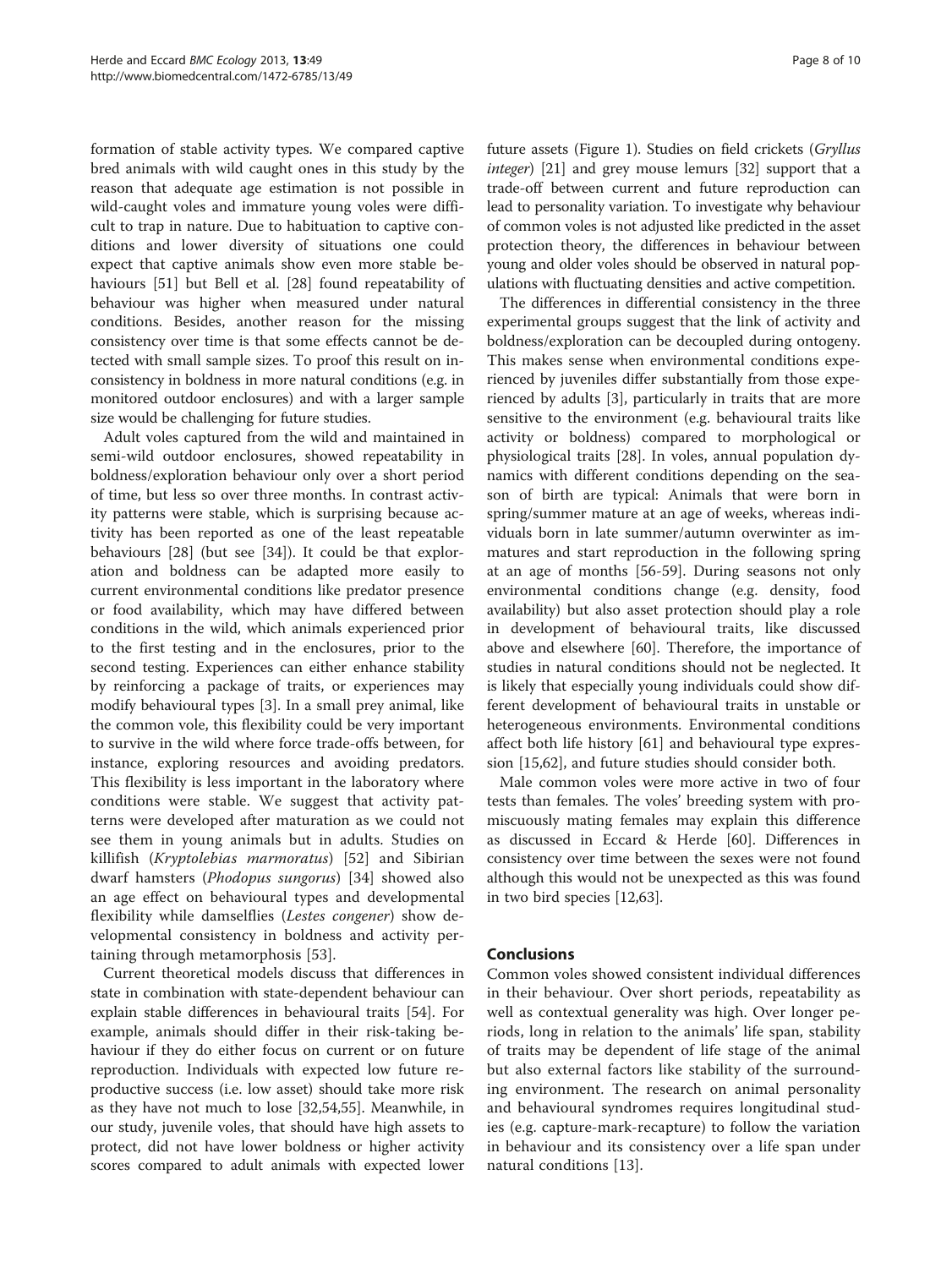## <span id="page-10-0"></span>Additional file

[Additional file 1:](http://www.biomedcentral.com/content/supplementary/1472-6785-13-49-S1.pdf) Spearman correlation matrix of first testing round for all measured variables in the 'short term adult'-group.

#### Abbreviations

PIT: Passive integrated transponder; ANOVA: Analysis of Variance; R<sub>A</sub>: ANOVAbased repeatability; SE: Standard error; r.: Spearman rank correlations coefficient; SD: Standard deviation.

#### Competing interests

The authors declare that they have no competing interests.

#### Authors' contributions

AH and JAE designed the study. AH performed the research, analysed the data and wrote the manuscript. Both authors read and approved the final paper.

#### Acknowledgements and funding

We thank Fritz Trillmich for hosting the experiments in Bielefeld and the animal keepers of the University of Bielefeld for help in maintenance and care of the experimental animals. Many thanks to Andrea Schuster, Julia Köchling, Melanie Anne Bechard, Remco Folkertsma, Stephan Zander, Jana Bäumer, Janine Räthke and Angela Puschmann who trapped, observed and took care of voles in Potsdam. Helpful suggestions on the manuscript were made by the members of the workgroup Animal Ecology and Human Biology of the University of Potsdam. We thank two anonymous reviewers for comments on an earlier version of this manuscript. Financial support was provided by the German Science Foundation (DFG) with a grant to JAE (EC361-6) in the research unit 'Reduction in Phenotypic Plasticity in Behaviour by early Experience' (FOR 1232).

#### Received: 9 August 2013 Accepted: 2 December 2013 Published: 7 December 2013

#### References

- 1. Bell AM: Future directions in behavioural syndromes research. Proc R Soc B 2007, 274(1611):755–761.
- 2. Sih A, Bell A, Johnson JC: Behavioral syndromes: an ecological and evolutionary overview. Trends Ecol Evol 2004, 19(7):372–378.
- 3. Sih A, Bell AM, Johnson JC, Ziemba RE: Behavioral syndromes: An integrative overview. Q Rev Biol 2004, 79(3):241–277.
- 4. Gosling SD: From mice to men: What can we learn about personality from animal research? Psychol Bull 2001, 127(1):45-86.
- Reale D, Reader SM, Sol D, McDougall PT, Dingemanse NJ: Integrating animal temperament within ecology and evolution. Biol Rev 2007, 82(2):291–318.
- 6. Korpela K, Sundell J, Ylonen H: Density dependence of infanticide and recognition of pup sex in male bank voles. Behav 2010, 147(7):871–881.
- 7. Dall SRX, Houston AI, McNamara JM: The behavioural ecology of personality: consistent individual differences from an adaptive perspective. Ecol Lett 2004, 7(8):734–739.
- 8. DeWitt TJ, Sih A, Wilson DS: Costs and limits of phenotypic plasticity. Trends Ecol Evol 1998, 13(2):77–81.
- Dingemanse NJ, Van der Plas F, Wright J, Reale D, Schrama M, Roff DA, Van der Zee E, Barber I: Individual experience and evolutionary history of predation affect expression of heritable variation in fish personality and morphology. Proc R Soc B 2009, 276(1660):1285–1293.
- 10. Koolhaas JM, Korte SM, De Boer SF, Van Der Vegt BJ, Van Reenen CG, Hopster H, De Jong IC, Ruis MAW, Blokhuis HJ: Coping styles in animals: current status in behavior and stress-physiology. Neurosci Biobehav Rev 1999, 23(7):925–935.
- 11. Nussey DH, Postma E, Gienapp P, Visser ME: Selection on heritable phenotypic plasticity in a wild bird population. Sci 2005, 310(5746):304–306.
- 12. van Oers K, de Jong G, van Noordwijk AJ, Kempenaers B, Drent PJ: Contribution of genetics to the study of animal personalities: a review of case studies. Behav 2005, 142:1185–1206.
- 13. Stamps JA, Groothuis TGG: Developmental perspectives on personality: implications for ecological and evolutionary studies of individual differences. Phil Trans R Soc B 2010, 365(1560):4029–4041.
- 14. Bell AM, Sih A: Exposure to predation generates personality in threespined sticklebacks (Gasterosteus aculeatus). Ecol Lett 2007, 10(9):828–834.
- 15. Boon AK, Reale D, Boutin S: The interaction between personality, offspring fitness and food abundance in North American red squirrels. Ecol Lett 2007, 10(11):1094–1104.
- 16. Dingemanse NJ, Reale D: Natural selection and animal personality. Behav 2005, 142:1159–1184.
- 17. Ouinn JL, Patrick SC, Bouwhuis S, Wilkin TA, Sheldon BC: Heterogeneous selection on a heritable temperament trait in a variable environment. J Anim Ecol 2009, 78(6):1203–1215.
- 18. Reale D, Garant D, Humphries MM, Bergeron P, Careau V, Montiglio PO: Personality and the emergence of the pace-of-life syndrome concept at the population level. *Phil Trans R Soc B* 2010, 365(1560):4051-4063.
- 19. David M, Auclair Y, Cezilly F: Assessing short- and long-term repeatability and stability of personality in captive zebra finches using longitudinal data. Ethol 2012, 118(10):932–942.
- 20. Fox RA, Millam JR: The effect of early environment on neophobia in orange-winged Amazon parrots (Amazona amazonica). Appl Anim Behav Sci 2004, 89(1-2):117-129.
- 21. Niemela PT, Vainikka A, Hedrick AV, Kortet R: Integrating behaviour with life history: boldness of the field cricket, Gryllus integer, during ontogeny. Funct Ecol 2012, 26(2):450–456.
- 22. Wilson ADM, Krause J: Personality and metamorphosis: is behavioral variation consistent across ontogenetic niche shifts? Behav Ecol 2012, 23(6):1316–1323.
- 23. Wilson ADM, Krause J: Metamorphosis and animal personality: a neglected opportunity. Trends Ecol Evol 2012, 27(10):529–531.
- 24. Stamps J, Groothuis TGG: The development of animal personality: relevance, concepts and perspectives. Biol Rev 2010, 85(2):301–325.
- 25. Robins RW, Fraley RC, Roberts BW, Trzesniewski KH: A longitudinal study of personality change in young adulthood. J Personal 2001, 69(4):617–640.
- 26. Dingemanse NJ, Both C, Drent PJ, Van Oers K, Van Noordwijk AJ: Repeatability and heritability of exploratory behaviour in great tits from the wild. Anim Behav 2002, 64:929–938.
- 27. Dingemanse NJ, Bouwman KM, van de Pol M, van Overveld T, Patrick SC, Matthysen E, Quinn JL: Variation in personality and behavioural plasticity across four populations of the great tit Parus major. J Anim Ecol 2012, 81(1):116–126.
- 28. Bell AM, Hankison SJ, Laskowski KL: The repeatability of behaviour: a meta-analysis. Anim Behav 2009, 77(4):771–783.
- 29. Innes DGL, Millar JS: Life-Histories of Clethrionomys and Microtus (Microtinae). Mammal Rev 1994, 24(4):179–207.
- 30. Ruploh T, Bischof HJ, von Engelhardt N: Adolescent social environment shapes sexual and aggressive behaviour of adult male zebra finches (Taeniopygia guttata). Behav Ecol Sociobiol 2013, 67(2):175–184.
- 31. Sachser N, Hennessy MB, Kaiser S: Adaptive modulation of behavioural profiles by social stress during early phases of life and adolescence. Neurosci Biobehav Rev 2011, 35(7):1518–1533.
- 32. Dammhahn M: Are personality differences in a small iteroparous mammal maintained by a life-history trade-off? Proc R Soc B 2012, 279(1738):2645–2651.
- 33. Martin JGA, Reale D: Animal temperament and human disturbance: Implications for the response of wildlife to tourism. Behav Process 2008, 77(1):66–72.
- 34. Kanda LL, Louon L, Straley K: Stability in activity and boldness across time and context in captive Siberian dwarf hamsters. Ethol 2012, 118(6):518–533.
- 35. Tremmel M, Muller C: Insect personality depends on environmental conditions. Behav Ecol 2013, 24(2):386–392.
- 36. Dejonge G: Aggression and group formation in the Voles Microtus-Agrestis, Microtus-Arvalis and Clethrionomys-Glareolus in relation to intraspecific and interspecific competition. Behav 1983, 84:1–73.
- 37. Boyce CCK, Boyce JL: Population biology of microtus-arvalis.1. Lifetime reproductive success of solitary and grouped breeding females. J Anim Ecol 1988, 57(3):711–722.
- 38. Lantova P, Sichova K, Sedlacek F, Lanta V: Determining behavioural syndromes in voles - the effects of social environment. Ethol 2011, 117(2):124–132.